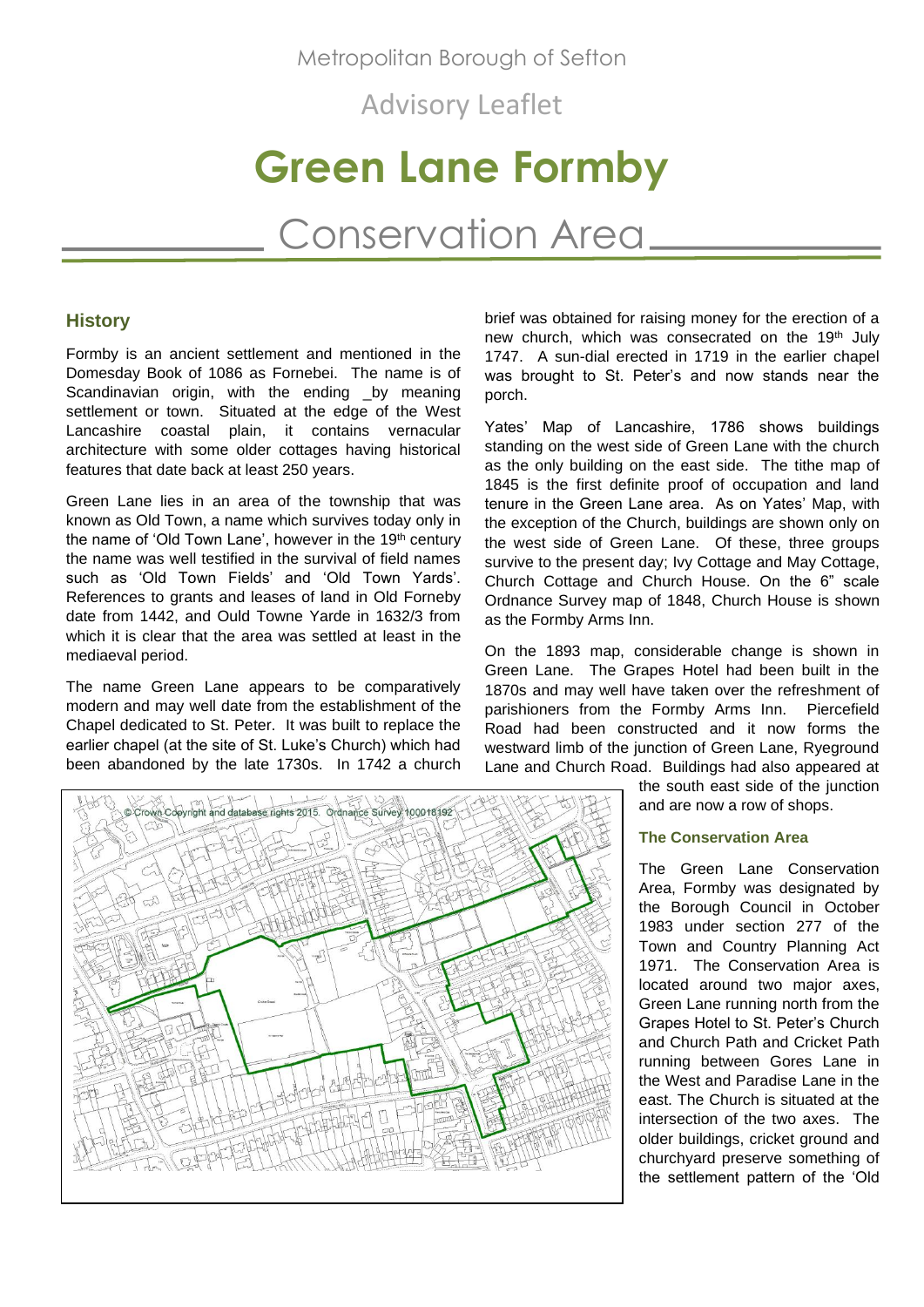Town' area of the original Formby township and the area contains several significant groups of mature trees.

The Conservation Area includes four buildings or structures which are listed Grade II on the Statutory List of Buildings of special Architectural or Historic Interest for Sefton. These are the Church of St. Peter which dates from 1746 with a chancel of 1873 and a later vestry; the stone sundial, south of St. Peter's church; number 15a Green Lane (May Cottage), a cruck-framed house, possibly 17th century; and number 21 Green Lane, an 18<sup>th</sup> century thatched house.

Within the conservation area it is not the intention to prevent change but rather to ensure that any new development, alterations or extensions are in keeping with its character, and any harm is balanced against wider public benefits. The character of the Green Lane Conservation Area is derived from the informal grouping and different scale of the buildings, the relationship between buildings and trees, the variety of spaces between them and the importance of the Church.

# **Additional Planning Powers**

Within the Conservation Area the following additional planning powers apply:-

# **If a building is a Listed Building additional special controls will also apply.**

- Any proposal involving the demolition of any building, wall or other structure within the Conservation Area (with minor exceptions) will require planning permission.
- Anyone wishing to cut down, top, lop or uproot a tree with a stem diameter of 75mm or greater measured at 1.5m above ground level, must give the Local Planning Authority six weeks written notice of their intention to do so (a "Section 211 notice" under the Town and Country Planning Act 1990) subject to specific exemptions. Within this time the Authority may grant consent for the proposed work, or they may consider making a Tree Preservation Order. It is an offence to carry out tree works without permission.



- There are greater restrictions over 'permitted development' rights for the alteration and enlargement of dwellinghouses, and on the provision, alteration or improvement of outbuildings within their curtilage.
- Dormer windows will require planning permission, and in some cases, other changes to roofs and chimneys may require planning permission.
- The cladding of any part of external walls in stone, artificial stone, pebble dash, render, timber, plastic would require planning permission.
- Planning permission is needed for satellite dishes where they are to be located on a chimney, wall or roof slope which faces onto a highway.
- Micro-generation (e.g. wind turbines/solar panels) installations will require planning permission in some cases.
- Some aspects of commercial development and adverts are subject to additional restrictions.

For up to date advice on what needs planning permission go to [www.planningportal.gov.uk](http://www.planningportal.gov.uk/) In determining applications for the development of land and alterations or extensions to buildings within the Green Lane Conservation Area the Council will pay special regard to:-

- The retention, replacement and restoration of historical details and features of the buildings and their gardens including layout, boundary walls and landscaping.
- The design and detail of extensions and alterations to existing buildings which will be expected to be in sympathy with the architectural and historic character of the building as a whole and to the setting of that building.
- The detailed design of any new building (including form, massing, scale and materials) and its integration with its immediate surroundings and the special architectural and visual qualities of the Conservation Area.
- The retention and preservation of existing trees and the provision of further appropriate landscaping.
- The retention and enhancement of views into and out of the area, vistas within the area and the general character and appearance of the street scene and roofscape.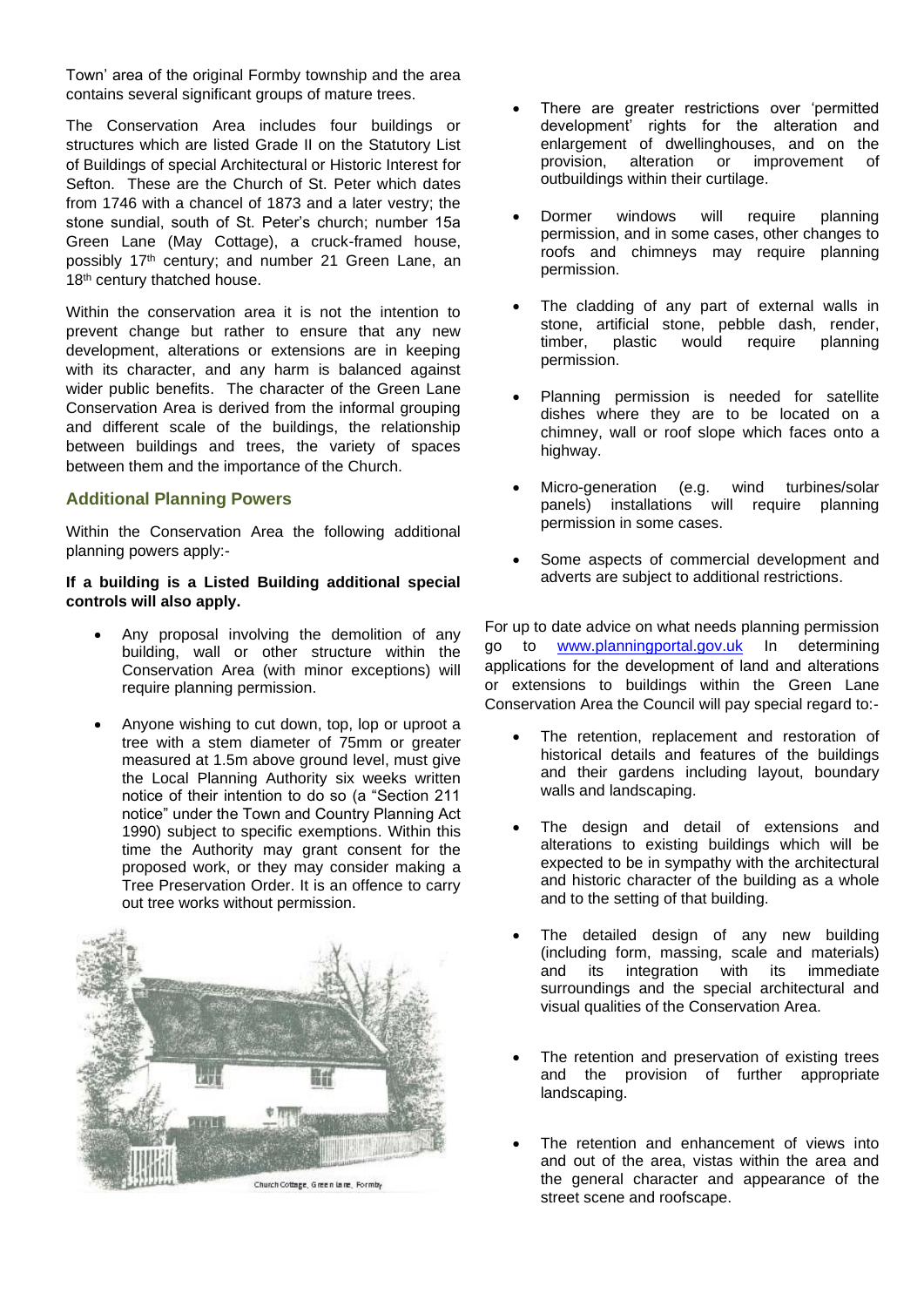# **Guidance Notes for planning applications and use of materials:**

# **Pre-Application Advice**

You can request advice from the planning department prior to submitting a formal application. In some cases we make a charge for this service. Forms are available on the Council's website.

### **Planning Applications**

A Heritage Statement will be needed to support your planning application; this should include an explanation of what the significance of the property is, and what impact the proposals have on that significance.

Outline applications will not usually be considered.

#### **Demolition**

The demolition or redevelopment of any building of individual or group value will not be permitted unless the Local Planning Authority is satisfied that the building cannot be used for any suitable purpose and it is not important enough to merit the costs involved in its preservation. Any consent to demolish would normally be conditional on the building not being demolished before a contract is made to carry out redevelopment. This redevelopment must be of a high standard of design.

#### **New development on vacant sites**

Any new development should be conceived with the original layout, architectural character and scale of the area in mind. Early discussions with the Planning Department are advised prior to any design work being commenced. The services of a qualified architect are strongly recommended.

### **Conversion of existing buildings**

Where planning permission to convert buildings into new uses is sought, the new use and internal layout of the building should be carefully considered. Particular attention will be paid to the building's external appearance, use of materials, the layout of gardens and car parks and the position of bin stores.

Every effort should be made to minimise external alterations, such as fire escapes and new windows (including dormer windows). Where external changes are required it should be made to a non-prominent elevation. Alterations or extensions should use the carefully chosen materials that match/complement the building. Again, the services of a qualified architect are strongly recommended.

# **External alterations to existing buildings including extensions**

The following deals with some of the details of alterations and extensions to buildings.

#### **Windows**

There are a number of types and styles of original windows to the area. They should be retained and

renovated where possible. If all or part of any window needs to be replaced it should match the original design. Care should be taken to ensure that 'reveals' are retained. This is important for practical (weather protection) as well as aesthetic reasons. If additional windows are essential, they should be restricted to the non-prominent elevations. Their size and proportion should match the original windows.

When repairing/replacing windows care must be taken to retain and restore details. Imitation 'leaded' lights should always be avoided whilst aluminium and UPVC windows have a different surface finish, are likely to have different detailing and proportions to the existing and consequently are likely to detract from the character of the building.

#### **Dormer Windows**

New dormer windows are not generally accepted unless they can be shown to complement the original design. Any new dormer windows must be well-proportioned and kept to non-prominent elevations. Any new cladding must match roofing materials.

#### **Brickwork**

Brickwork should not be painted or rendered. Areas of brickwork requiring renewal should be repaired or replaced in their original form or pattern. Pointing should be compatible with existing construction, which is generally flush finish. Repointing should be carried out with lime mortar rather than cement to prevent softer bricks from deteriorating.

Rendered or whitewashed finishes should be replaced in their original form if missing or damaged. Care should be taken to use correct mixes and finishing coats. Dry dash or pebble dash is typical of some late 19th or early 20th century buildings and any repair should be to a similar finish.

#### **Roofs**

Original rooflines and profiles should be maintained. Any renewals or repairs should use reclaimed or new materials to match the original roof covering. Care should be taken to retain roof features such as decorated ridge tiles, eaves and gables details.

# **Thatch**

Thatched roofs must be maintained and the ridge and thatch repaired with new layers as required by a skilled thatcher. Over fancy designs are a modern invention, to retain their historic character thatched roofs should be quite plain in design.

#### **Chimneys**

In most cases, the original chimney stacks and pots form an integral part of the design of buildings and create an interesting 'roofscape'. It is important, therefore, to opt for repairing rather than dismantling stacks if no longer in use. If the stacks become unsafe, then they should be taken down and rebuilt to the original height and design taking care to replace chimney pots.